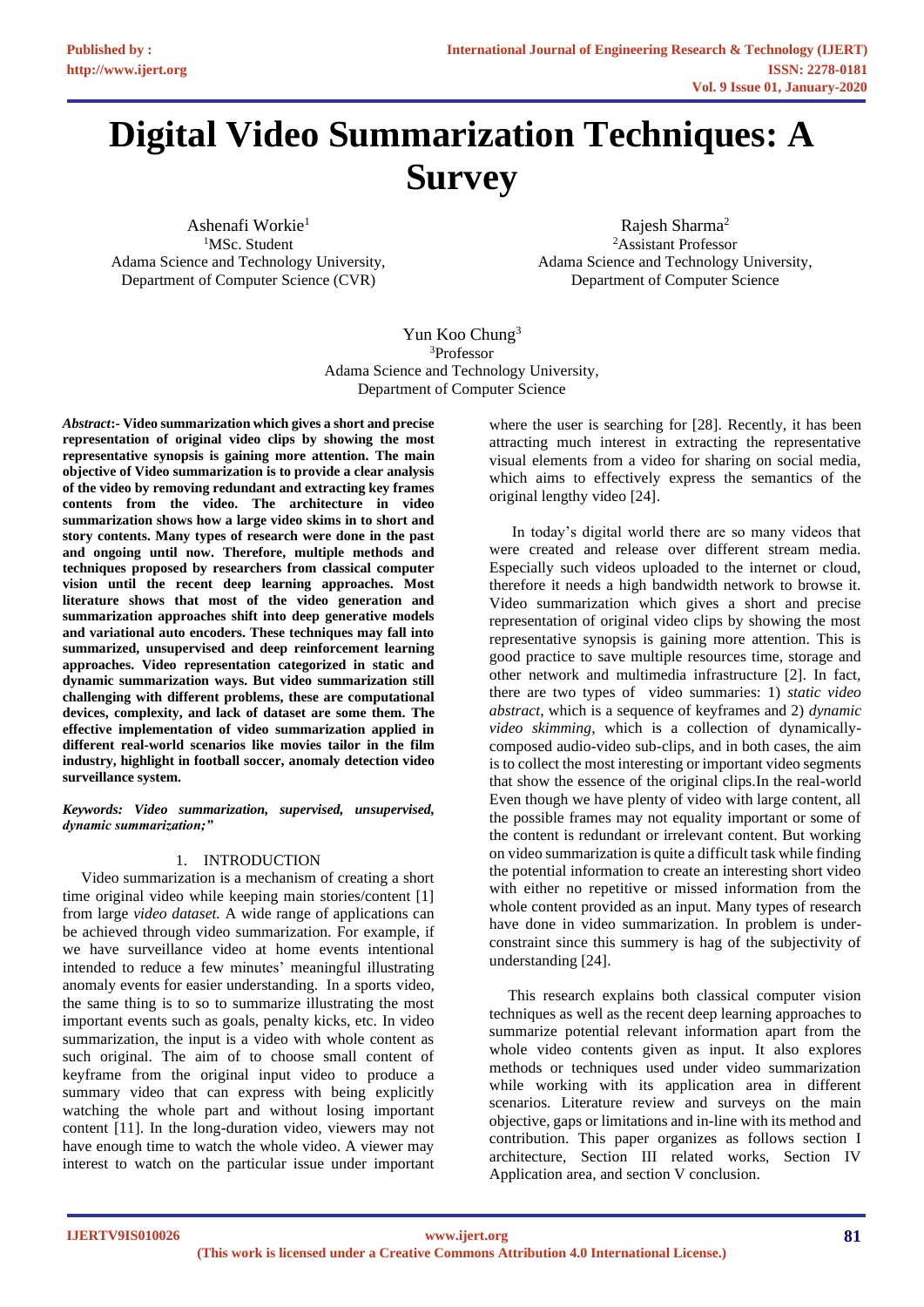# 2. ARCHITECTURE IN VIDEO SUMMARIZATION

In the video summarization is a process that explains how large video content will summarize into short and concise information. The videos in small computation and storage resources regardless of losing an important section of the

content. The mapping between the ground truth (original video) and the summarize one also important since. The following figure 1 shows the basic architecture of video summarization in line with the mapping function between the inputs (a large chunk of frame sequences) and summarizes (short and selected frame sequence).



Figure 1 Learn video summarization from the whole contents by mapping F: V  $\rightarrow$  S (right) linking two different domains V and S. [11].



Figure 2 GAN based framework for video summarize using VAE variational auto encoder

#### 3. VIDEO SUMMARIZATION

Multiple types of research done in video summarization potential methods and application areas in keyframe scenarios like a high-light football game. The proposed methods outlined by the researchers so far were both supervised and unsupervised approaches.in supervised methods. But recently research the reinforcement learning mechanism also applied to it.

#### *A. Supervised Methods*

In a supervised learning approach video, summarization learns from labelled data by consisting of videos and along with ground-truth summary videos. Getting an annotated data is quite expensive, difficult and costly even in some way it becomes impossible [24] [11]. Due to its requirement of human-annotated video-summary pairs or per frame the training label is guided to summarize the video accordingly.

To address under the supervision of human-annotated video to produce a subset of contents. Selection problem. This annotation training sample along with the original source video that can teach how summarization will works while selecting informative subsets [14]. The target label annotation which is a user -created summaries that help by teachers for selecting the best video frames directed on how the algorithm to summarize in accordance with the guidance of user input fashion. Much work has been proposed to measure shot importance through supervised learning.

#### *B. Unsupervised Methods*

Unsupervised video summarization in Spatio-temporal feature and reduction with clustering methods. Unlike supervised methods without including annotated video summarize it is possible to create an unsupervised way. In Egocentric video summarization methods have also used unsupervised learning to categorize sports actions [12]. However, the video is challenging problems because of that placement of camera shows in a video a great variation in object vanishing points or angle, illumination conditions, and movement. The author used Alex Net which is a convolutional neural network to filter the key-frames (frames where camera wearer interacts closely with the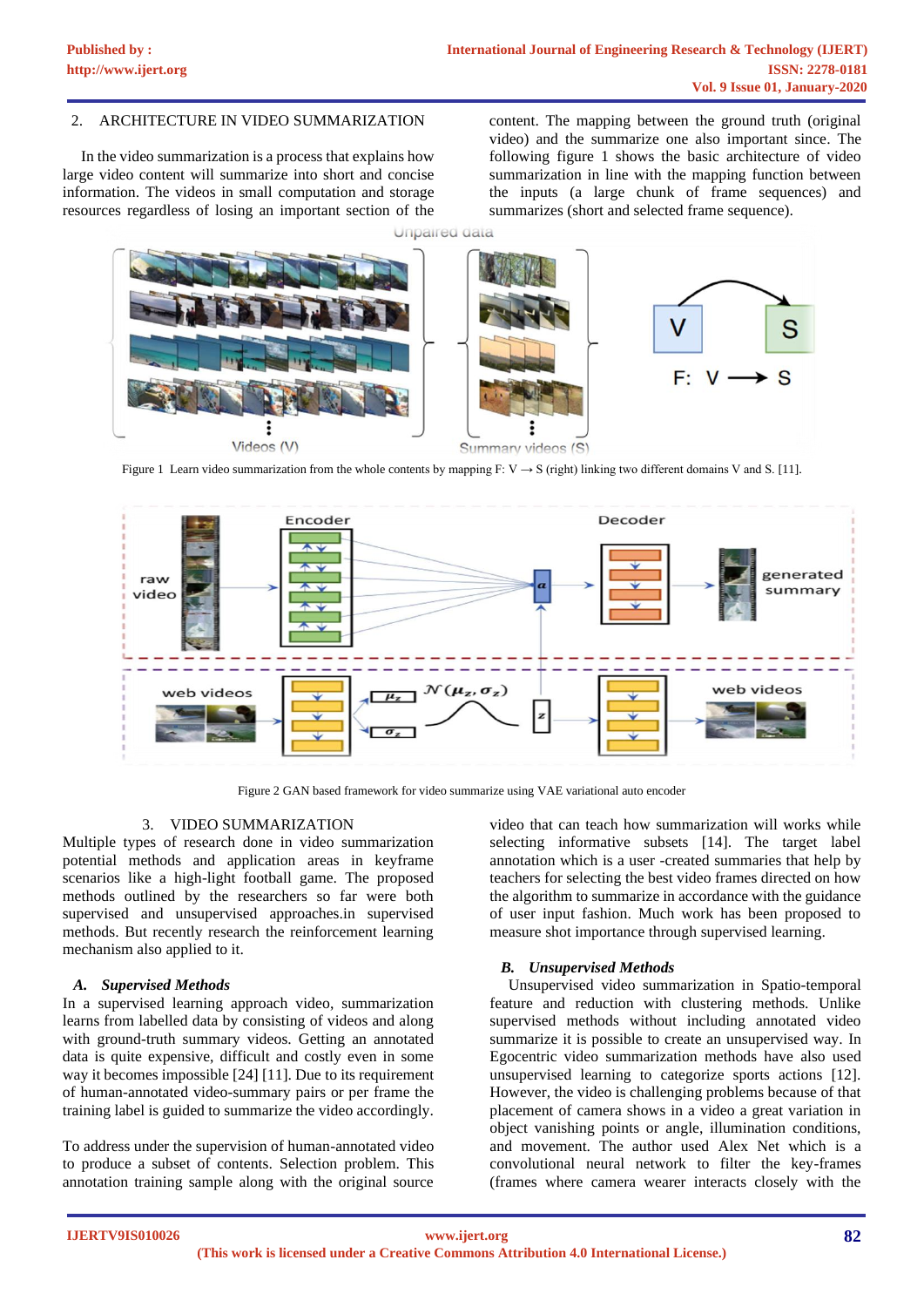people) while finding a subset abstract story from whole contents.

## *C. Reinforcement Methods*

based on the statistical probability of a given frame in a given video sequence. Use an end to end learning for training so needs high computational resources.

Reinforcement deep learning without a label or as an unsupervised video summarization approach works in the sequential process [28]. In this paper, the author used a deep summary network that can predict



Training deep summarization network (DSN) via reinforcement learning. DSN receives a video *Vi* and takes actions [28].

# 4. VIDEO REPRESENTATION

Video representation is an important problem in video preprocessing. A good video representation should include the key point and useful information for discrimination by discarding unnecessary information. Generally, in this video processing, video frames are usually represented as a matrix. In this paper author methods method, use the luminance information to keep the data in every single frame. In video summarization, mainly focus on creating a video summary that can finish watching within a short period of time.

During this process, the generating mechanism for creating video frame contents may be static or dynamic approaches. The static video summarization is also known as R frame. Still, images consist of 3 types of classification. These are sampling, shot segmentation and scene-based classification where keyframes are extracted pre sampling in uniform as well as in a random manner. On the other hand, the dynamic video summarization during producing summarize informative video contents.

## 5. LITERATURE REVIEW

Taru et al., 2017 [31] propose a new method of video summarization into text. This approach takes an input of consumed video. The authors are motivated while the viewer of a video may not have time to go through full content. The aim of this research is a user can easily understand the summary in text format. Srinivas et al., 2016 [30] proposed an improved method for video summarization techniques. The aim is to get a summary content of a video which is interesting to the viewer and representing the whole video. The result is better while it compares with other methods.

Anomaly author, 2020 [29] proposed ILS-SUMM which an iterative local search for unsupervised video summarization. Its objective is to create automatically a short summary of the whole contents. Moreover, to indicate the high scalability of ILS-SUMM, the authors introduce a new dataset consisting of videos of various lengths. Zhou et al., 2018[28] develop a deep summarization network (DSN) to summarize videos for predicts each video frame probabilities. The training is an end to end reinforcement learning .so the result is better than that of supervised approaches. SARMADI et al., 2017[27] proposed a general video summarization method that is divided into static and dynamic; Static Summary done through a keyframe.

Cai et al., 2018[24] proposed a generative modeling framework to learn representation with a variational autoencoder. Encoder-decoder attention for saliency estimation of raw video for generating the summary.

Song et al., 2015 [23] present TvSum an unsupervised summarization framework. Introduce a new benchmarks dataset. This approach produces superior quality summaries compare with other approaches. Yuan et al.,2017[22] present a novel Deep Side Semantic Embedding (DSSE) model to generate video summaries. In semantic relevance can be more effectively measured. Fu et al., 2019[4] proposed a GAN-based training framework through an unsupervised and supervised video summarization approach. The generator is focused on Ptr-Net that generates the cutting points of summarized fragments. Where "SumMe, TVSum, YouTube, and LoL datasets with remarkable improvements". Rochan et al., 2019[11] present a method that learns to generate optimal video summaries. This r model goal is to learn a mapping function  $F: V \rightarrow S$ .

Chu et al., 2015[8] developed a Maximal Biclique Finding (MBF) algorithm that is optimized to find sparsely cooccurring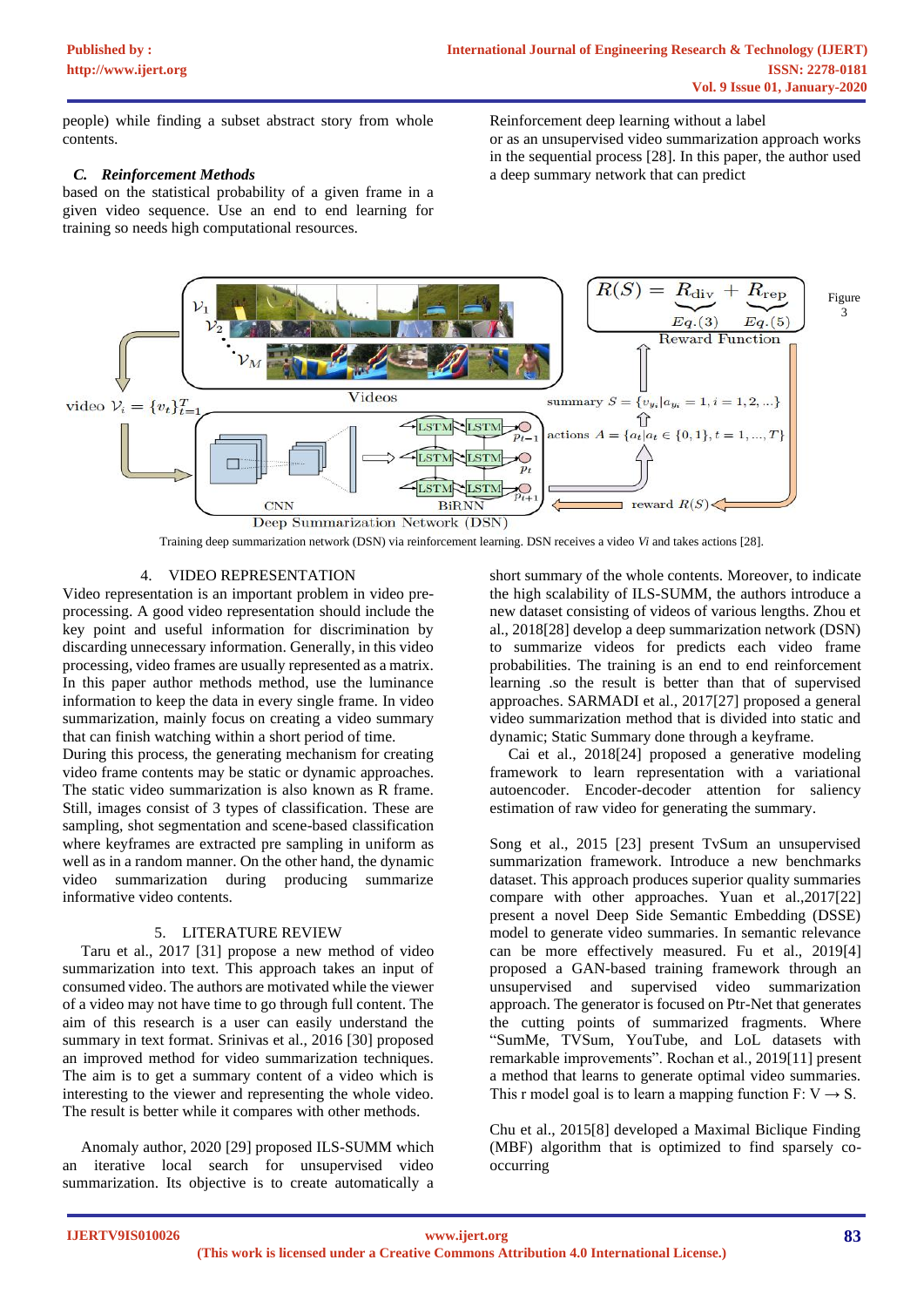patterns. The results suggest that summaries generated by visual co-occurrence tend to match more closely with human-generated summaries. Agyeman et al.,2019[7] present a deep learning approach to summarizing long soccer videos which are three-dimensional Convolutional Neural Network (3D-CNN) and Long Short-term Memory (LSTM) – Recurrent Neural Network (RNN). Fajtl et al. 2019[6] propose a novel method for supervised bidirectional recurrent networks such as BiLSTM combined with attention. Elfeki et al. 2019[4] conduct extensive experiments on the compiled dataset in addition to three

other standard benchmarks. Vasudevan et al., 2017[3] Introduce a new dataset, annotated with diversity and queryspecific relevance labels. In the video, summarization can be a single-view or multiview. In single-view video Summarization proposed for summarizing a single-view using videos supervised approaches usually stood out with best performances. On the other hand, multi-view Video Summarization proposed a method that tends to rely on feature selection in using an unsupervised optimization paradigm.

| <b>SN</b>      | <b>Articles on topics</b>                         | <b>Objective</b>                                                                                                                   | <b>Methods</b>                                 |
|----------------|---------------------------------------------------|------------------------------------------------------------------------------------------------------------------------------------|------------------------------------------------|
|                | Single-view video<br>Summarization [4]            | summarizing single-view videos<br>Determinantal point processes (DPP)                                                              | RNN, LSTM, (Bi-LSTM) and<br><b>DPP</b>         |
| $\mathfrak{D}$ | Multiview video<br>Summarization [4]              | summarization methods tend to rely on feature selection<br>an unsupervised optimization paradigm<br>multi-view video summarization | Graph-based approach<br>3D structure view axis |
| 3              | Supervised Methods<br>Summarization [6]           | A target label annotation which is a user-created                                                                                  | TVSUM, DPP SODPP.<br>andBiLSTM                 |
| 4              | <b>Unsupervised Methods</b><br>Summarization [23] | use hand-crafted heuristics to satisfy<br>Diversity, representativeness.                                                           | ILSUM, GAN, and VAE                            |
| 5              | Reinforcement approach                            | Reinforcement deep learning<br>approach works in the sequential process                                                            | <b>DSN</b>                                     |

# Table 1 Summary of related works

# 6. GAN BASED VIDEO SUMMARIZATION

GAN-based training framework is a neural network that consists two adversarial Networks called generator and discriminator. This framework which combines the merits of unsupervised and supervised video summarization approaches [23]. The generator network is an attentionaware Ptr-Net that generates the cutting points of summarized fragments whereas the discriminator is a 3D CNN classifier to judge whether a fragment is from a ground-truth or a generated summarization. Therefore, GAN is a better one than that of others in different metri



Figure 4 an overview of our method. Present a GAN-based approach to video summarization

## 7. CHALLENGES IN VIDEO SUMMARIZATION

In video summarization, the process is trivial in skimming important sections of the original content. The main challenge is the 1) training and preprocessing unbalanced training-test length.2) complexity in application and development.3) The temporal relationship between video frames in information like video tags, captions, comments and so on will need to be investigated in the future[22].4) inexpensiveness of training video mostly the annotated dataset.

#### 8. APPLICATION OF VIDEO SUMMARIZATION

In video summarization, Keyframe extraction is an important part of many video applications, like video indexing, browsing, and video retrieval. Many professional and educational applications that involve generating or using large volumes of video and multimedia data are prime candidates for taking advantage of video content analysis techniques [33]

- movie trailer (film industry)
- Advert creation (Advertisement)
- football highlights (Recreation means)